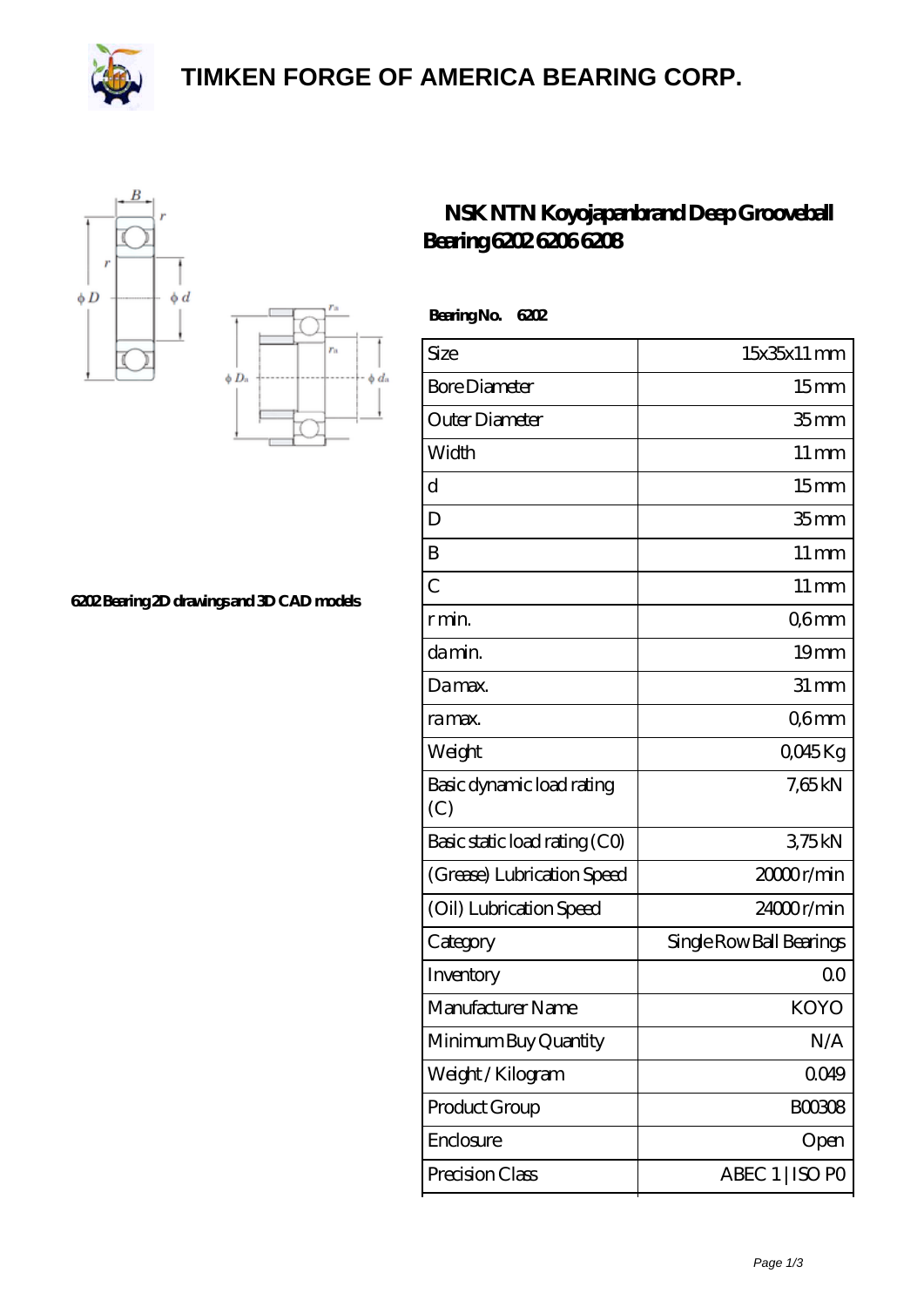

**[TIMKEN FORGE OF AMERICA BEARING CORP.](https://black-forest-adventures.de)**

| Maximum Capacity / Filling<br><b>Slot</b> | No                                                                                                                                                                          |
|-------------------------------------------|-----------------------------------------------------------------------------------------------------------------------------------------------------------------------------|
| Rolling Element                           | <b>Ball Bearing</b>                                                                                                                                                         |
| Snap Ring                                 | No                                                                                                                                                                          |
| <b>Internal Special Features</b>          | No                                                                                                                                                                          |
| Cage Material                             | Steel                                                                                                                                                                       |
| <b>Internal Clearance</b>                 | CO-Medium                                                                                                                                                                   |
| Inch - Metric                             | Metric                                                                                                                                                                      |
| Long Description                          | 15MM Bore; 35MM<br>Outside Diameter; 11MM<br>Outer Race Diameter:<br>Open; Ball Bearing; ABEC 1<br>ISO PQ No Filling Slot; No<br>Snap Ring, No Internal<br>Special Features |
| Category                                  | Single Row Ball Bearing                                                                                                                                                     |
| <b>UNSPSC</b>                             | 31171504                                                                                                                                                                    |
| Harmonized Tariff Code                    | 8482105068                                                                                                                                                                  |
| Noun                                      | Bearing                                                                                                                                                                     |
| <b>Keyword String</b>                     | Ball                                                                                                                                                                        |
| Manufacturer URL                          | http://www.koyousa.com                                                                                                                                                      |
| Manufacturer Item Number                  | 6202                                                                                                                                                                        |
| Weight/LBS                                | 0107                                                                                                                                                                        |
| <b>Bore</b>                               | 0.591 Inch   15 Millimeter                                                                                                                                                  |
| Outer Race Width                          | 0433Inch   11 Millimeter                                                                                                                                                    |
| Outside Diameter                          | 1.378Inch   35 Millimeter                                                                                                                                                   |
| Bearing No.                               | 6202                                                                                                                                                                        |
| r(min)                                    | 06                                                                                                                                                                          |
| Cr                                        | 9.55                                                                                                                                                                        |
| CQr                                       | 375                                                                                                                                                                         |
| Cu                                        | 0290                                                                                                                                                                        |
| fO                                        | 132                                                                                                                                                                         |
| Grease lub.                               | 2000                                                                                                                                                                        |
| Oil lub.                                  | 24000                                                                                                                                                                       |